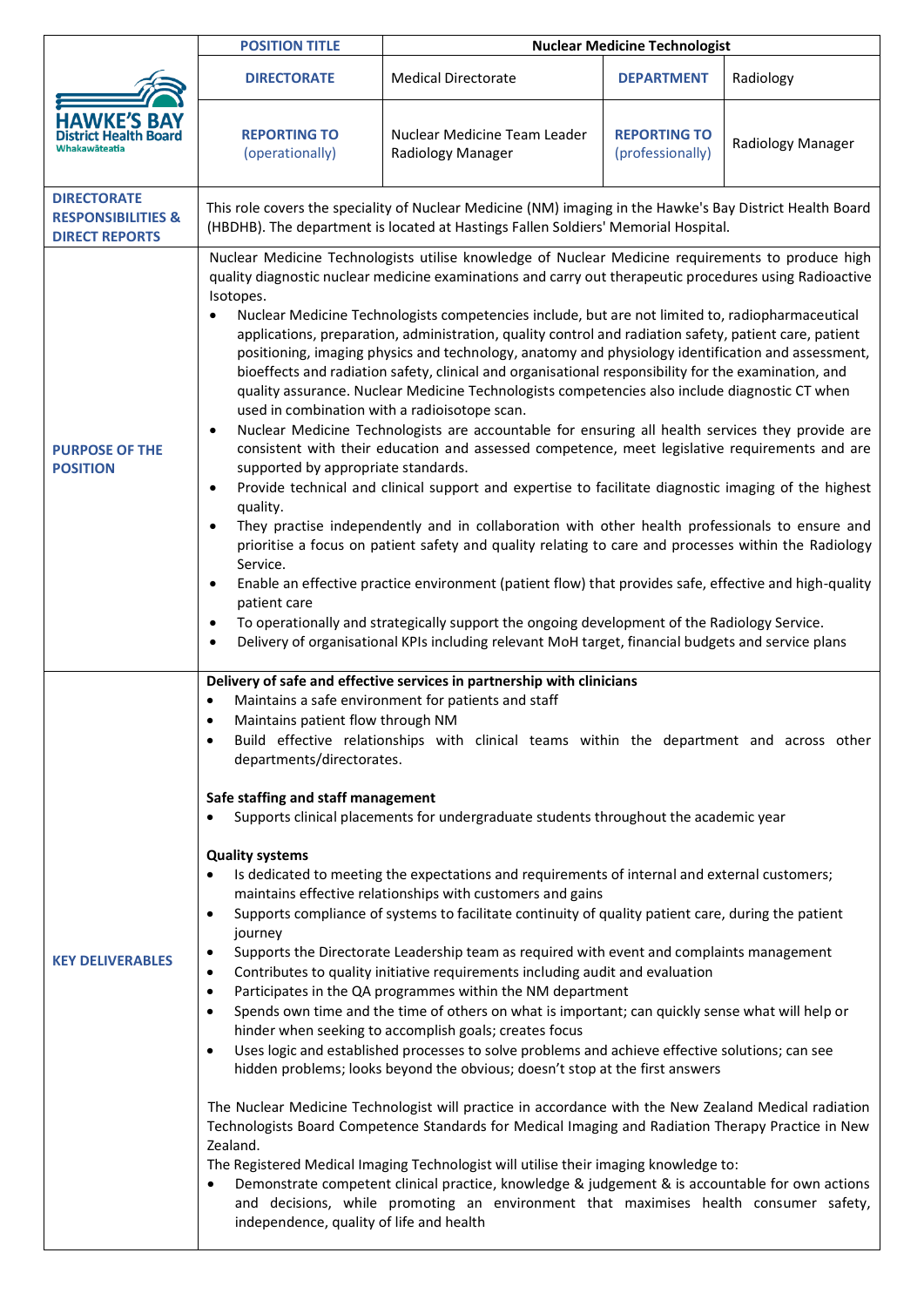|                                                              | Safely manage radiation and provides appropriate radiation protection to patients and attendant<br>$\bullet$<br>family and staff. Provide evidence-based radiation safety education and advice to patients and<br>whanau to enable them to make suitable choices regarding their medical imaging.<br>Demonstrate effective communication with health consumers & all team members which is clearly<br>$\bullet$<br>documented.<br>Practise safely, ensuring equipment is operated safely and appropriate to scope of practice. Ensuring<br>$\bullet$<br>all quality assurance and fault reporting procedures are followed.<br>Ensures documentation is accurate and maintains privacy, including use of RIS and PACS Systems<br>$\bullet$<br>Demonstrates responsibility for supporting the learning of others e.g. new staff, graduates, medical<br>imaging and/or nursing students, within the clinical area.<br>You may be assigned additional responsibilities within this role and these will be mutually agreed<br>between yourself and your manager.<br>Adheres to department policies, procedures and protocols<br>Engages in professional development and ongoing maintenance of continuing competence as per<br>$\bullet$<br><b>MRTB</b> requirements |  |  |  |
|--------------------------------------------------------------|-----------------------------------------------------------------------------------------------------------------------------------------------------------------------------------------------------------------------------------------------------------------------------------------------------------------------------------------------------------------------------------------------------------------------------------------------------------------------------------------------------------------------------------------------------------------------------------------------------------------------------------------------------------------------------------------------------------------------------------------------------------------------------------------------------------------------------------------------------------------------------------------------------------------------------------------------------------------------------------------------------------------------------------------------------------------------------------------------------------------------------------------------------------------------------------------------------------------------------------------------------------------|--|--|--|
| <b>HEALTH &amp; SAFETY</b><br><b>RESPONSIBILITIES</b>        | HBDHB is committed to maintaining and promoting the health & safety of all its staff, contractors,<br>volunteers and patients. In this role, your duties are:<br>Not to do anything that puts your own H&S at risk<br>$\bullet$<br>Not to do anything that puts others H&S at risk<br>$\bullet$<br>To follow all health and safety policies and procedures<br>٠<br>To follow all reasonable health and safety instructions<br>(You have the right to cease work if you believe that you, or others, are at risk of serious harm)                                                                                                                                                                                                                                                                                                                                                                                                                                                                                                                                                                                                                                                                                                                                |  |  |  |
| <b>KEY WORKING</b><br><b>RELATIONSHIPS</b>                   | <b>INTERNAL</b><br><b>EXTERNAL</b><br>NM team<br>Other service providers<br>$\bullet$<br>$\bullet$<br>NM Team Leader<br>Primary & NGO sector<br>$\bullet$<br>$\bullet$<br>Rural health providers<br>NM Physician<br>$\bullet$<br>$\bullet$<br>Regional / other DHB services<br>Radiology Manager<br>$\bullet$<br>$\bullet$<br>Applications providers<br>Radiology Leadership Team<br>$\bullet$<br>$\bullet$<br>Directorate Leadership Team<br>$\bullet$<br>Radiologists<br>٠<br><b>Medical Imaging Technologists</b><br>$\bullet$<br>Administration staff<br>$\bullet$<br><b>Nursing Staff</b><br>$\bullet$<br>Students<br>٠<br>Director of Allied Health Officer<br>$\bullet$<br><b>Medical Staff</b><br>Patients/Consumer/Tangata Whaiora                                                                                                                                                                                                                                                                                                                                                                                                                                                                                                                     |  |  |  |
| <b>DELEGATION AND</b><br><b>DECISION</b>                     | Makes decisions within department to meet service requirements<br>٠<br>Works autonomously with a high degree of independence within the department to achieve the plan<br>٠<br>and problem solve complex issues as they arise.<br>Maintains relationships with strategic business partners.<br>$\bullet$                                                                                                                                                                                                                                                                                                                                                                                                                                                                                                                                                                                                                                                                                                                                                                                                                                                                                                                                                        |  |  |  |
| <b>HOURS OF WORK</b>                                         | 80 hours per fortnight (Part time options considered)                                                                                                                                                                                                                                                                                                                                                                                                                                                                                                                                                                                                                                                                                                                                                                                                                                                                                                                                                                                                                                                                                                                                                                                                           |  |  |  |
| <b>EMPLOYMENT</b><br><b>AGREEMENT &amp;</b><br><b>SALARY</b> | In accordance with the DHB's & APEX Medical Radiation Technologists Collective Agreement according to<br>qualifications and experience                                                                                                                                                                                                                                                                                                                                                                                                                                                                                                                                                                                                                                                                                                                                                                                                                                                                                                                                                                                                                                                                                                                          |  |  |  |
| <b>DATE</b>                                                  | April 2022                                                                                                                                                                                                                                                                                                                                                                                                                                                                                                                                                                                                                                                                                                                                                                                                                                                                                                                                                                                                                                                                                                                                                                                                                                                      |  |  |  |